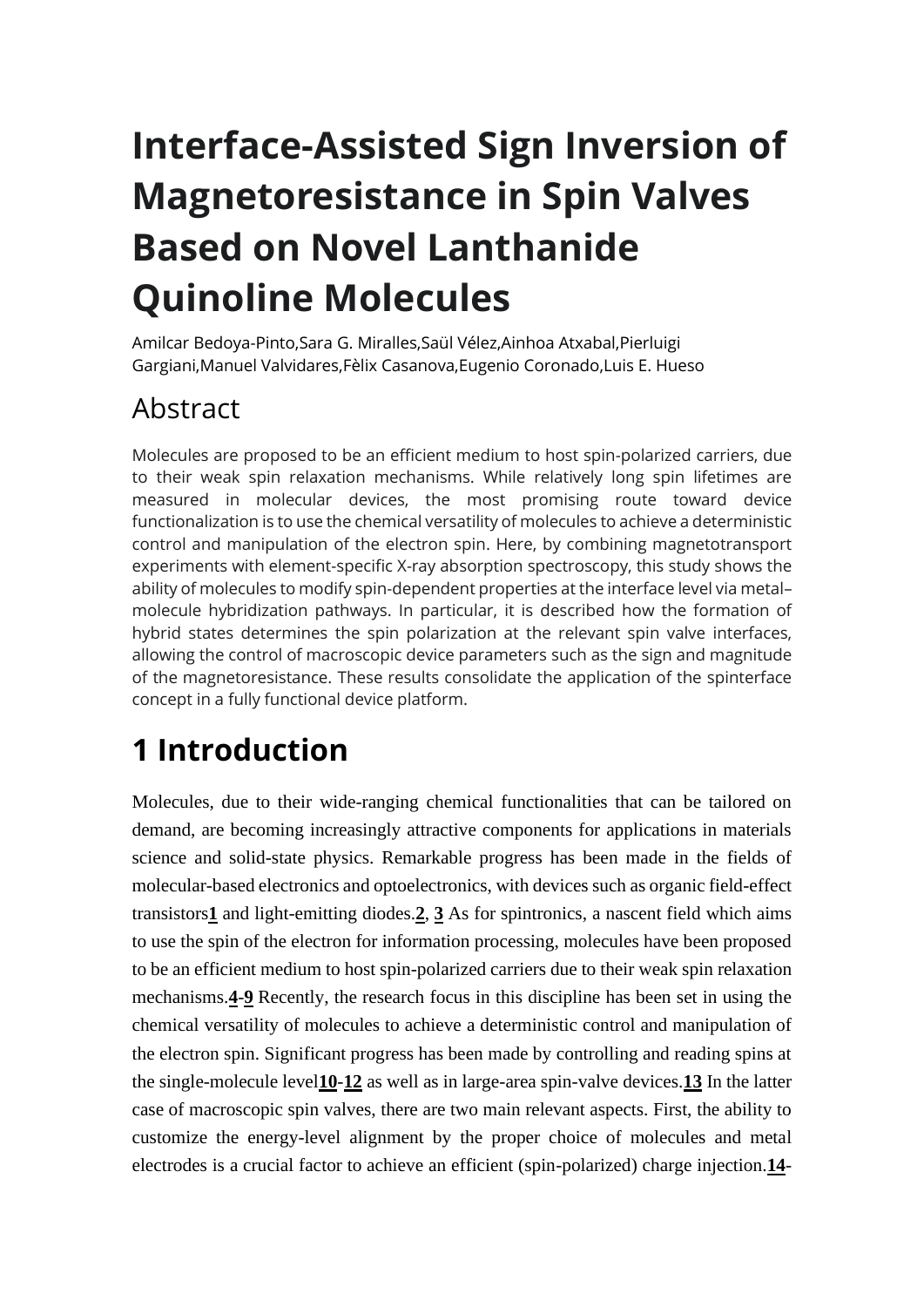**[18](https://onlinelibrary.wiley.com/doi/full/10.1002/adfm.201702099#adfm201702099-bib-0018)** Second, spin-polarized hybrid states induced by the interaction of the first molecular monolayers on ferromagnetic substrates**[19](https://onlinelibrary.wiley.com/doi/full/10.1002/adfm.201702099#adfm201702099-bib-0019)**-**[24](https://onlinelibrary.wiley.com/doi/full/10.1002/adfm.201702099#adfm201702099-bib-0024)** are expected to govern the spin polarization at the molecule–metal interface, leading to changes in the sign and magnitude of the magnetoresistance in spin-valve devices. The formation of spin-polarized hybrid states has been determined by spin-polarized spectroscopy methods**[21](https://onlinelibrary.wiley.com/doi/full/10.1002/adfm.201702099#adfm201702099-bib-0021)**, **[23](https://onlinelibrary.wiley.com/doi/full/10.1002/adfm.201702099#adfm201702099-bib-0023)** and principleproven in nanosized molecular junctions,**[19](https://onlinelibrary.wiley.com/doi/full/10.1002/adfm.201702099#adfm201702099-bib-0019)** but not yet verified and implemented in large-area functional device architectures.

In this work, we demonstrate the control of the magnetoresistance sign in a fully functional molecular spin-valve system based on NaDyClq, a novel mononuclear quinoline molecule, combined with Co and NiFe as spin injector and detector electrodes. Contrary to other Co/AlO*x*/molecule/NiFe spin valve systems,**[25](https://onlinelibrary.wiley.com/doi/full/10.1002/adfm.201702099#adfm201702099-bib-0025)**-**[27](https://onlinelibrary.wiley.com/doi/full/10.1002/adfm.201702099#adfm201702099-bib-0027)** the Co/AlO*x*/NaDyClq/NiFe devices exhibit negative magnetoresistance, evidence of a negative spin polarization at the NaDyClq/NiFe interface. Inverting the spin valve stack order – NiFe/AlO*x*/NaDyClq/Co – leads to positive magnetoresistance, which points out to a positive spin polarization at the NaDyClq/Co interface. This change in spin polarization at the molecular/ferromagnetic interface is linked to the formation of specific hybrid electronic states, as confirmed by X-ray absorption spectroscopy. These results highlight the importance of the selection of specific molecule–metal interfaces to deterministically engineer spin-dependent macroscopic parameters (such as magnetoresistance) in spintronic devices.

## **2 Results and Discussion**

### 2.1 Characterization of the Molecular Layers

#### **2.1.1 Molecular Precursor**

The structure of the Na[Dy(5,7Cl<sub>2</sub>q)<sub>4</sub>] molecule (where  $5,7Cl_2q = 5,7$ -dichloro-8hydroxiquinolate), in short NaDyClq, is depicted in **Figure [1](https://onlinelibrary.wiley.com/doi/full/10.1002/adfm.201702099#adfm201702099-fig-0001)**a. It features a central Dy atom surrounded by four Cl-substituted quinolinolate ligands and a sodium countercation. While its molecular structure and energy band gap (optical gap of 2.7eV, see Figure S1 in the Supporting Information) closely resembles Alq<sup>3</sup> -the most studied compound in the molecular spintronics community-, its magnetic properties are rather similar to the trinuclear family Ln3q9,**[27](https://onlinelibrary.wiley.com/doi/full/10.1002/adfm.201702099#adfm201702099-bib-0027)** in particular its single-molecule magnet behavior at low temperatures. It is found that the NaDyClq complex retains its molecular structure and magnetic properties upon sublimation,**[28](https://onlinelibrary.wiley.com/doi/full/10.1002/adfm.201702099#adfm201702099-bib-0028)** being thermally stable up to 380 °C according to thermogravimetry analysis (Figure **[1](https://onlinelibrary.wiley.com/doi/full/10.1002/adfm.201702099#adfm201702099-fig-0001)**b), which enabled the deposition of molecular layers on various substrates. The synthesis, sublimation, structural, and magnetic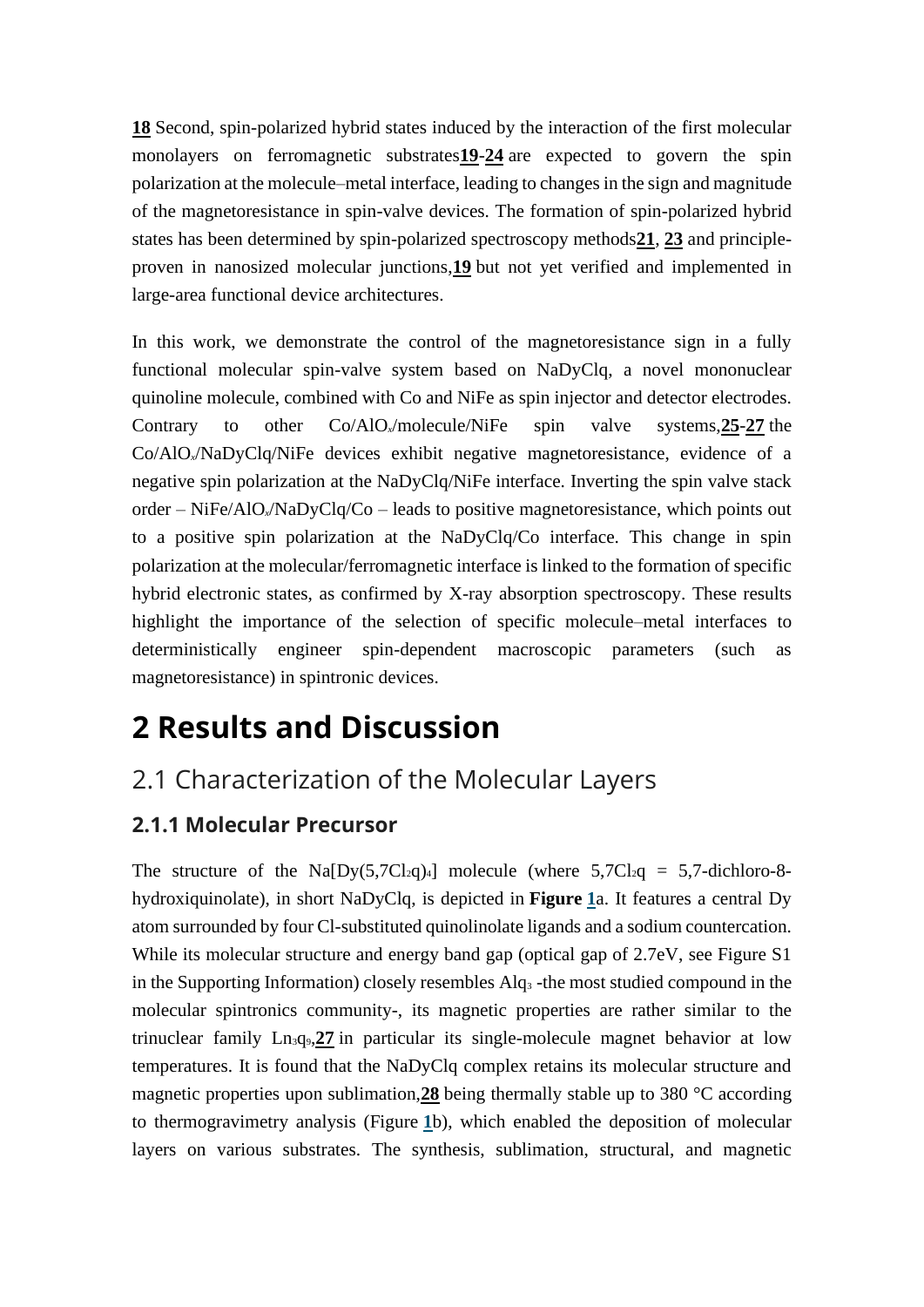properties of this new mononuclear molecular family are presented in a separate detailed study.**[28](https://onlinelibrary.wiley.com/doi/full/10.1002/adfm.201702099#adfm201702099-bib-0028)**



#### **Figure 1**

a) Molecular structure of the Na $[Dy(5,7Cl<sub>2</sub>q)<sub>4</sub>]$  compound. b) Thermogravimetric analysis of the molecule, showing its thermal stability up to 380 °C. The mass-loss derivative d*m*/d*T* is shown on the right axis to visualize the phase change. c) AFM image of an 8 nm thick NaDyClq layer grown on AlO*<sup>x</sup>* seed layer, including a topography cross section. d) X-ray reflectivity scan of the NaDyClq/AlO*<sup>x</sup>* film, indicating high structural quality of the molecular layer on a long range scale.

#### **2.1.2 Optimization of NaDyClq Layer Properties**

For the fabrication of vertical spin-valve structures, the growth morphology of NaDyClq molecules on ferromagnetic layers is of crucial importance. It is found that the deposition of AlO*<sup>x</sup>* thin layers (1 nm) on top of ferromagnetic metals greatly improves the surface quality for molecular growth, as evidenced by the comparison of  $SiO<sub>2</sub>/ferromagnetic$ (FM) and SiO2/FM/AlO*<sup>x</sup>* surface topographies (Figure S2, Supporting Information). The oxide layer changes the surface energy of the bottom electrode and promotes a smoother growth of the molecular layer. The atomic force microscopy (AFM) image of an 8 nm thick NaDyClq layer grown on  $SiO_2/Co/AlO_x$  surface is shown in Figure [1](https://onlinelibrary.wiley.com/doi/full/10.1002/adfm.201702099#adfm201702099-fig-0001)c. A remarkably smooth molecular surface topography can be observed, yielding root-meansquare roughness (RMS) values as low as  $0.25 \pm 0.02$  nm, and peak-to-peak roughness as low as 1 nm, which corresponds roughly to a molecular monolayer. Moreover, the structural and morphological quality of the molecular layer is preserved in a long-range scale, as evidenced from X-ray reflectivity (XRR) measurements. Figure **[1](https://onlinelibrary.wiley.com/doi/full/10.1002/adfm.201702099#adfm201702099-fig-0001)**d shows the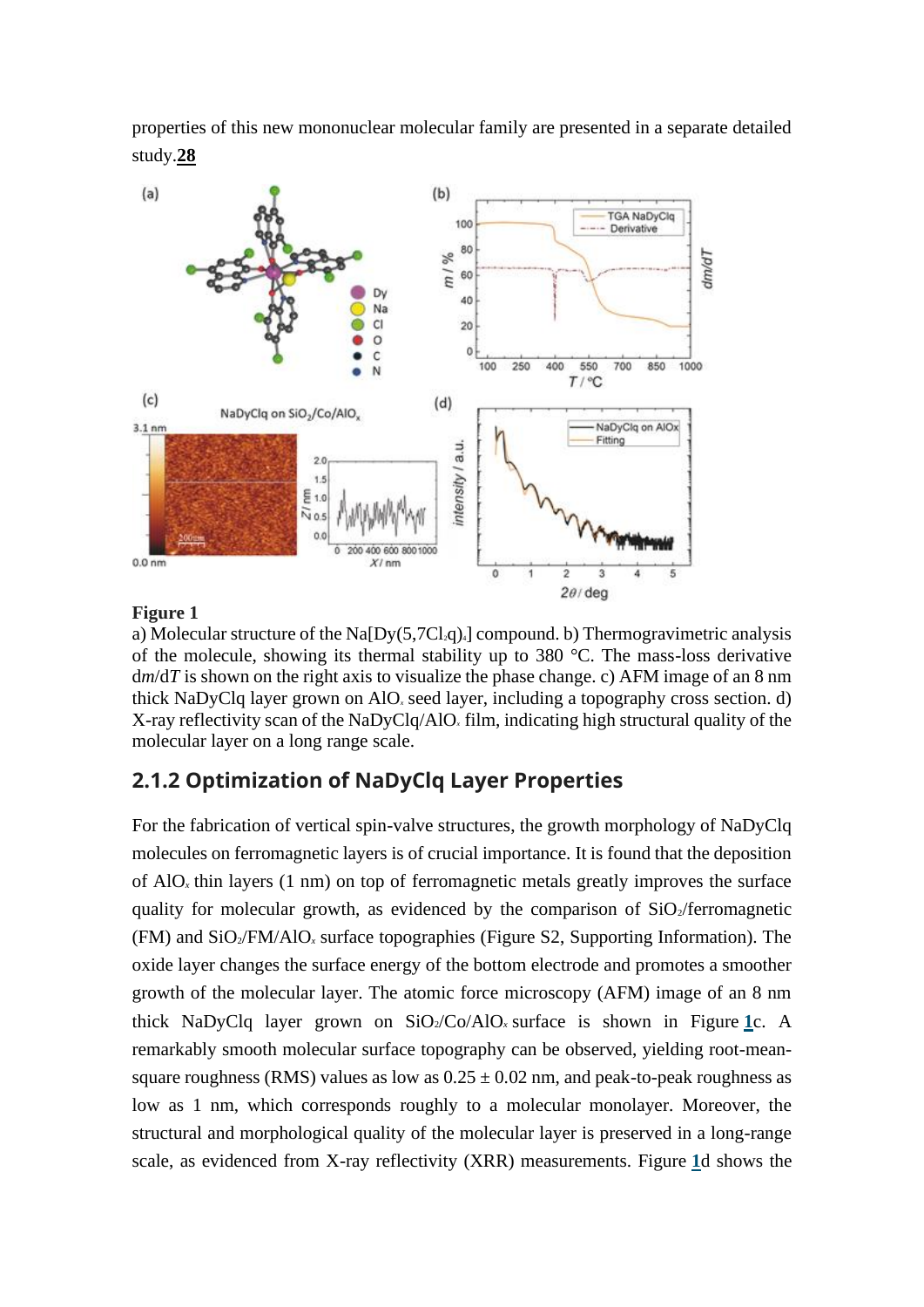low-angle XRR scan a NaDyClq/AlO<sub>x</sub> large-area thin film (10 mm  $\times$  10 mm), featuring clear interference fringes which are indicative of clear and sharp top and bottom interfaces of the molecular layer. More quantitatively, the data has been fitted with a two-layer model  $(AIO<sub>x</sub> + NaDyClq, orange curve in Figure 1d)$  $(AIO<sub>x</sub> + NaDyClq, orange curve in Figure 1d)$  $(AIO<sub>x</sub> + NaDyClq, orange curve in Figure 1d)$  to extract layer properties such as thickness (*t*), density (ρ), and surface roughness, yielding following results for the NaDyClq layer:  $t = 8.7 \pm 0.5$  nm,  $\rho = 2.5 \pm 0.2$  g cm<sup>-3</sup>, and a RMS roughness of 0.33  $\pm$ 0.05 nm. The extracted density values are a factor of two greater than the  $\text{Ln}_3\text{q}_9$  trinuclear compounds,**[27](https://onlinelibrary.wiley.com/doi/full/10.1002/adfm.201702099#adfm201702099-bib-0027)** indicating a rather closely packed molecular assembly. As for the surface roughness, the extracted RMS value (0.33  $\pm$  0.05 nm) of the NaDyClq layer is slightly higher than the results obtained by AFM, probably due to the large sampling area, but still good enough to grow continuous layers on the molecular surface. These results indicate that AlO*<sup>x</sup>* is a convenient seed layer for the homogeneous and high-quality growth of the NaDyClq and their integration in vertical multilayer structures.

### 2.2 Molecular Spin Valve Devices

#### **2.2.1 Device Integration Scheme**

Molecular spin valves consist of a molecular layer inserted between two FM leads, which serve as spin injector and detector, respectively. In our case, the device consists on the following vertical stack:

 $FM1(15 nm)/AlO<sub>x</sub>(1 nm)/NaDyClq(x nm)/FM2(15 nm),$ 

where FM1 and FM2 can be either NiFe or Co, respectively, and *x* is the nominal thickness of the molecular layer and ranges from 8 to 12 nm. A critical issue for the fabrication of molecular spin valves in a vertical geometry is that the evaporation of metals on top of molecules can lead to penetration of the metal atoms toward the bottom electrode (pinholes), especially in case of high roughness and/or sparse packing of the molecular layers. Some approaches have been employed to circumvent this issue, such as the insertion of  $Al_2O_3$  interlayers at the top metal/molecule interface 29 or the development of gentle, off-angle metal deposition methods[.30,](https://onlinelibrary.wiley.com/doi/full/10.1002/adfm.201702099#adfm201702099-bib-0030) [31](https://onlinelibrary.wiley.com/doi/full/10.1002/adfm.201702099#adfm201702099-bib-0031) In our case, the key factor was to grow an AlO*<sup>x</sup>* seed layer on top of the bottom Cobalt (Co) or Permalloy  $(Ni_{80}Fe_{20}$ , NiFe in short) electrodes, in order to achieve optimal structural properties of the molecular layer (surface roughness, packing density), as discussed in the previous section. The result of the multilayer growth optimization was reflected in a clear magnetoresistance signal. In this regard, the existence of single, sharp switching events for each ferromagnetic electrode implies a magnetization reversal process typical from homogeneous, smooth magnetic layers, underlining the good quality of the NiFe layer grown on top of the molecules. Moreover, it suggests that the ferromagnetic electrodes are spatially well separated and thus magnetically decoupled. Both factors are in line with the presence of a homogeneous, sharp NaDyClq/NiFe interface, exempted from metal interdiffusion or embedded magnetic clusters. The charge and magneto-transport results will be presented and discussed in the next section.

#### **2.2.2 Electrical Transport**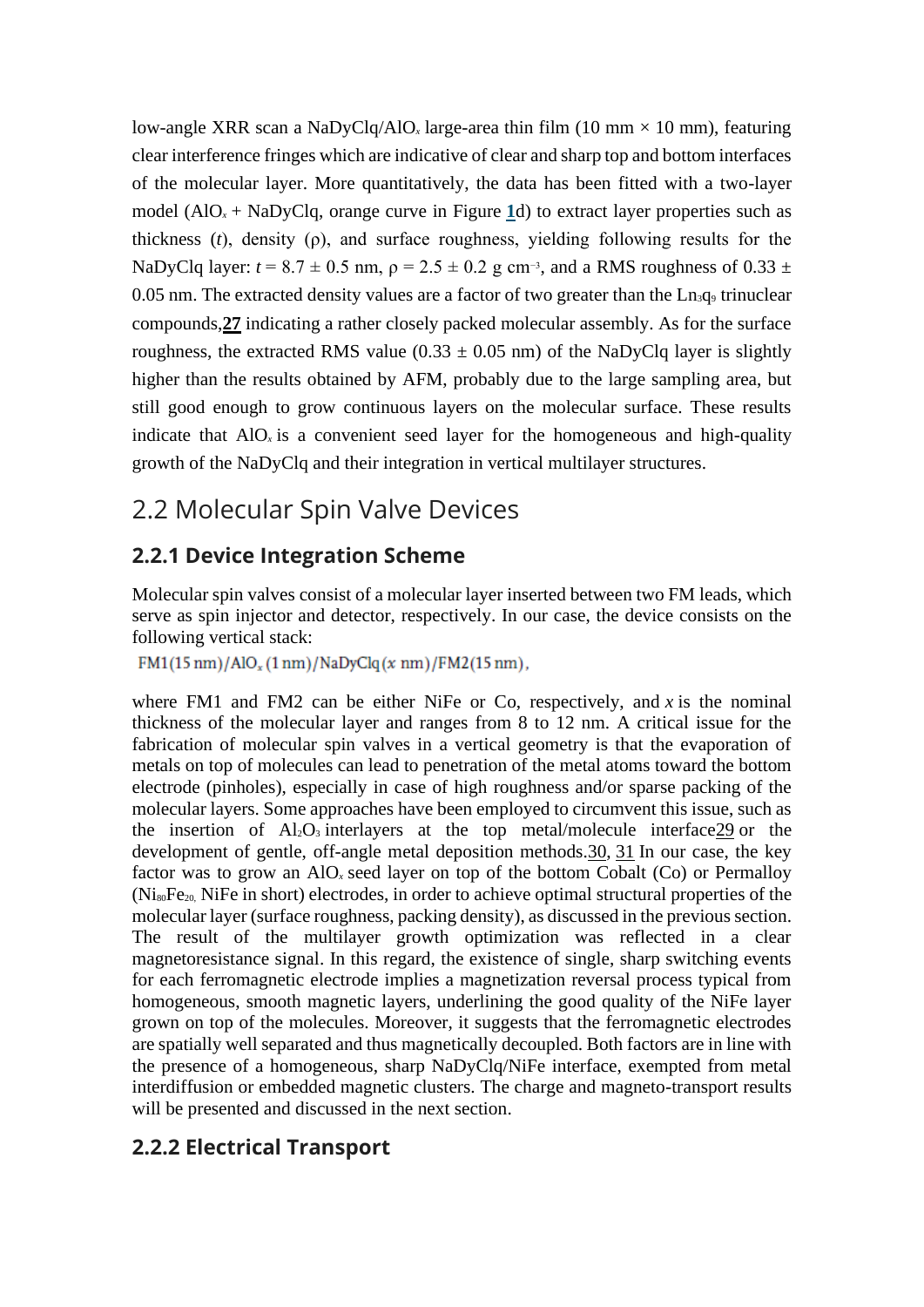A sketch of the vertical structure of the spin valves and the four-point geometry used for the electrical transport measurements is shown in **Figure [2](https://onlinelibrary.wiley.com/doi/full/10.1002/adfm.201702099#adfm201702099-fig-0002)**a. In each fabrication round, a reference Co/AlO*x*/NiFe junction has been included, in order to address the contribution of the AlO<sub>x</sub> layer to the overall junction resistance. Unlike typical  $Al_2O_3$  tunnel barriers, our reference junctions exhibit resistances of a few  $\Omega$ , their electrical properties resemble the ones of a bad metal and they do not contribute to the magnetoresistance (MR) of the junction, as shown in Figure **[2](https://onlinelibrary.wiley.com/doi/full/10.1002/adfm.201702099#adfm201702099-fig-0002)**b (blue curve). Furthermore, Figure **[2](https://onlinelibrary.wiley.com/doi/full/10.1002/adfm.201702099#adfm201702099-fig-0002)**b shows the temperature dependence of the resistance of a typical NaDyClq spin valve ( $x = 8.0 \pm 0.5$ ) nm), for both FM/AlO<sub>x</sub>/molecule/FM combinations. In both cases, the resistance increases weakly with decreasing temperature (less than a factor of 3), which is mainly due to the Fermi-level broadening of the ferromagnetic leads. Figure **[2](https://onlinelibrary.wiley.com/doi/full/10.1002/adfm.201702099#adfm201702099-fig-0002)**c,d displays the current–voltage (*I–V*) characteristics at different temperatures for the two different FM electrode combinations. The *I–V* curves are antisymmetric with respect to the origin and exhibit weak temperature dependence, features which are consistent with a tunneling transport mechanism.**[25](https://onlinelibrary.wiley.com/doi/full/10.1002/adfm.201702099#adfm201702099-bib-0025)**, **[32](https://onlinelibrary.wiley.com/doi/full/10.1002/adfm.201702099#adfm201702099-bib-0032)** However, it is known that the electrical transport in molecular systems undergo a transition from tunneling to hopping as a function of molecular length.**[33](https://onlinelibrary.wiley.com/doi/full/10.1002/adfm.201702099#adfm201702099-bib-0033)**, **[34](https://onlinelibrary.wiley.com/doi/full/10.1002/adfm.201702099#adfm201702099-bib-0034)** In our molecular junctions, we rule out the occurrence of thermally activated hopping transport, as the *R*(*T*) curves do not present an exponential temperature dependence in the studied thickness regime (8–12 nm).



#### **Figure 2**

a) Sketch of the spin-valve device and 4-point measurement geometry. A reference junction without molecules is included in each chip. b) Temperature dependence of the resistance for a typical NaDyClq spin valve  $(x = 8.0 \pm 0.5 \text{ nm})$  with both FM combinations (blue and brown) and for a reference junction without molecules (gray). c,d) Current–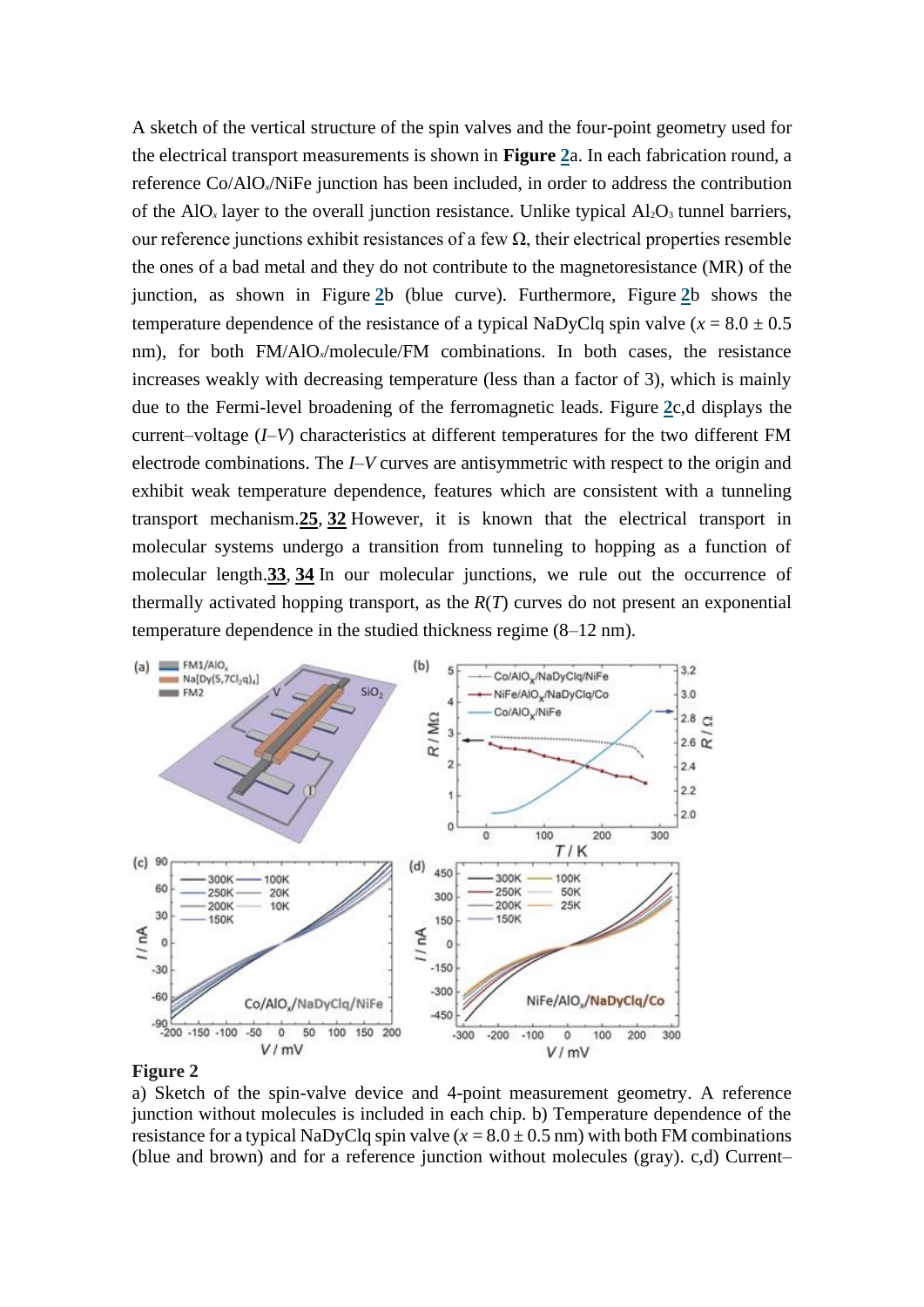voltage traces of the molecular spin valve samples shown in (b), resembling characteristics of tunneling transport.

#### **2.2.3 Magnetotransport**

In order to probe the spin-dependent transport of the molecular spin valves, the magnetic field dependence of the electrical resistance has been measured between 300 and 5 K. In a typical spin-valve, given that the current passing through the device is able to preserve its spin-polarization, two different resistance states are observed depending on the relative magnetic alignment of the injector and detector electrode. As we are in the regime of tunneling transport, the tunneling magnetoresistance is defined by tunneling magnetoresistance (TMR) =  $(R_{AP} - R_P)/R_P$ , where  $R_P$  and  $R_{AP}$  are the measured resistances by a parallel and antiparallel alignment of the magnetic electrodes, respectively. **Figure [3](https://onlinelibrary.wiley.com/doi/full/10.1002/adfm.201702099#adfm201702099-fig-0003)**a shows the magnetoresistance of an 8 nm thick Co/AlO*x*/NaDyClq/NiFe spin valve. Well-defined resistance states are observed in both trace and retrace field sweeps, and the transitions match nicely with the expected coercive fields of the Co and NiFe electrodes (Figure S6, Supporting Information). Importantly, the sign of the magnetoresistance is negative  $(R_{AP} < R_P)$ , unlike other vertical molecular spin valve structures using the same Co/AlO*<sup>x</sup>* and NiFe electrodes and  $C_{60}$ , [25](https://onlinelibrary.wiley.com/doi/full/10.1002/adfm.201702099#adfm201702099-bib-0025), [32](https://onlinelibrary.wiley.com/doi/full/10.1002/adfm.201702099#adfm201702099-bib-0032) bathocuproine (BCP), [26](https://onlinelibrary.wiley.com/doi/full/10.1002/adfm.201702099#adfm201702099-bib-0026) and  $Ln_3q_9$  [27](https://onlinelibrary.wiley.com/doi/full/10.1002/adfm.201702099#adfm201702099-bib-0027) molecules as spin transport channels, which display a positive TMR. A change of sign in the magnetoresistance response in the tunneling regime might occur due to a reversal of the majority spin population at the Fermi-energy at one of the interfaces, an effect that has been first observed in inorganic magnetic tunnel junctions due to metal–oxide interface bonding**[35](https://onlinelibrary.wiley.com/doi/full/10.1002/adfm.201702099#adfm201702099-bib-0035)** and later in molecular nanojunctions due to hybridization of the metal and molecular orbitals.**[19](https://onlinelibrary.wiley.com/doi/full/10.1002/adfm.201702099#adfm201702099-bib-0019)**

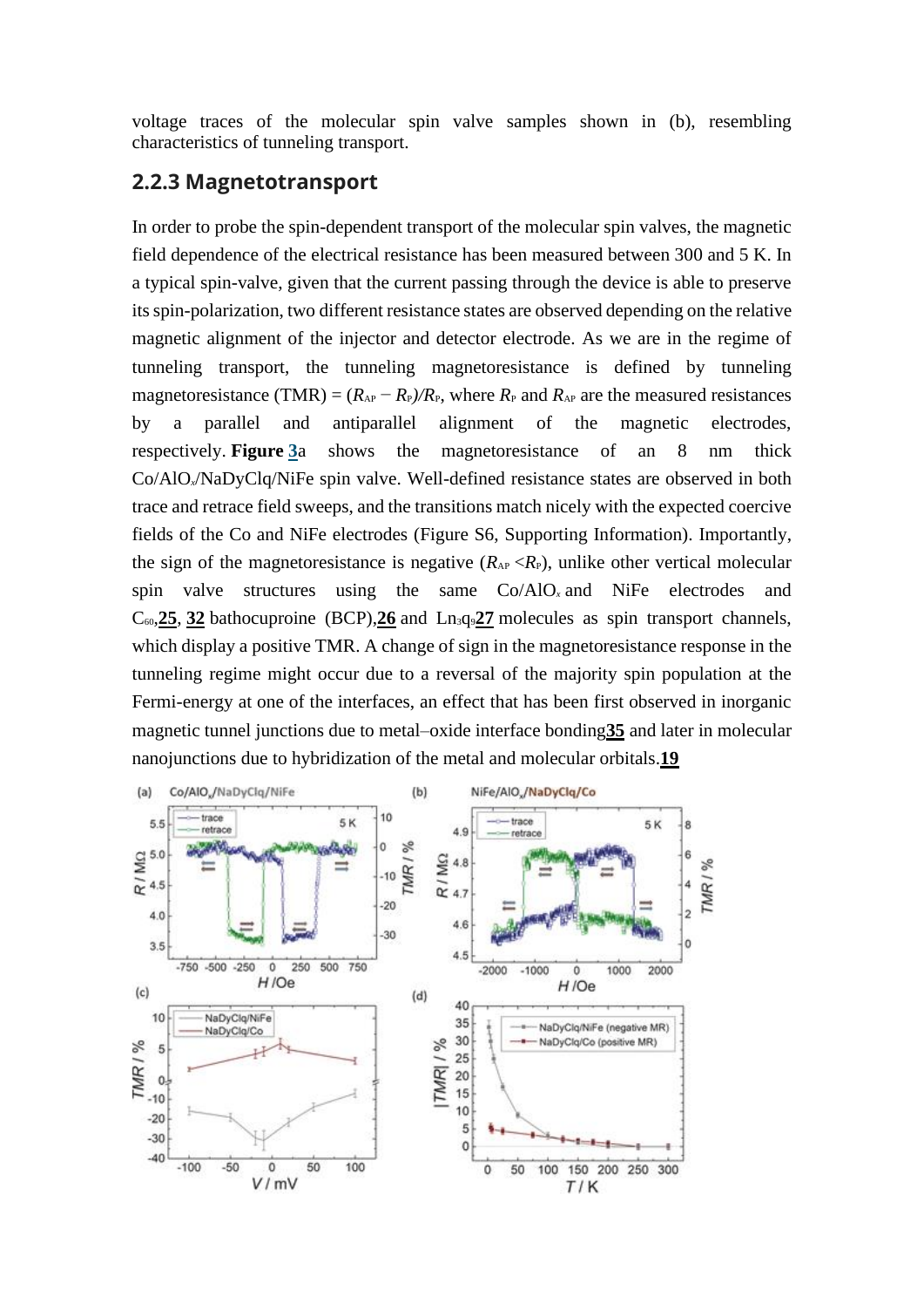#### **Figure 3**

Magnetotransport measurements in NaDyClq spin valves and the role of the metal– molecule interface. a) Negative TMR measured at 5 K and −10 mV in a Co/AlO*x*/NaDyClq/NiFe spin valve. b) Positive TMR measured under the same conditions in a NiFe/AlO*x*/NaDyClq/Co spin valve, highlighting the role of the top metal– molecule interface. The brown and gray arrows indicate the magnetization direction of the Co and NiFe electrodes respectively. c) Magnetoresistance as a function of injection bias for the cases described in (a) and (b), characteristic of tunneling transport. d) Absolute value of the tunneling magnetoresistance as a function of temperature, exhibiting a different scaling for devices showing positive or negative TMR. In both cases, the TMR effect goes to zero well below room temperature (around 200 K).

To further understand the role of the hybrid interfaces on the sign inversion of the TMR, we have investigated the metal–molecule interaction at a second interface, NaDyClq/Co, by swapping the order of the ferromagnetic electrodes in the spin-valve, as NiFe/AlO*x*/NaDyClq/Co. In this way, the bottom NiFe electrode is physically decoupled from the molecule, leaving the NaDyClq/Co as the active interface. As shown in Figure [3](https://onlinelibrary.wiley.com/doi/full/10.1002/adfm.201702099#adfm201702099-fig-0003)b, we measure a positive magnetoresistance, which indicates that the top NaDyClq/Co interface has the same spin polarization as the bottom NiFe electrode. This demonstrates that the sign of the MR is strongly dependent on the metal–molecular combination and the resulting hybrid spin-polarized density of states relevant for tunneling magnetoresistance. Furthermore, as the spin-polarized density of states (DOS) is extremely sensitive to the degree of admixture of the metal and molecular states at the corresponding interfaces, it is clear that the magnitude of the positive TMR  $(5.5 \pm 0.8\%$ , Figure **[3](https://onlinelibrary.wiley.com/doi/full/10.1002/adfm.201702099#adfm201702099-fig-0003)**b – NaDyClq/Co) is notably different than the negative one (−31 ± 2%, Figure **[3](https://onlinelibrary.wiley.com/doi/full/10.1002/adfm.201702099#adfm201702099-fig-0003)**a – NaDyClq/NiFe). The injection bias dependence of the magnetoresistance is shown in Figure **[3](https://onlinelibrary.wiley.com/doi/full/10.1002/adfm.201702099#adfm201702099-fig-0003)**c for both active interfaces, evidencing a slightly asymmetric behavior ascribed to the asymmetric density of spin-polarized states encountered by the tunneling electrons when injected from the metal/AlO*<sup>x</sup>* or the metal electrode into the molecules.**[32](https://onlinelibrary.wiley.com/doi/full/10.1002/adfm.201702099#adfm201702099-bib-0032)** The shape of the TMR(*V*) curve is preserved as the temperature is increased (Figure S3, Supporting Information), demonstrating that the spin-polarized injection process is entirely determined through the applied voltage at each of the electrodes rather than by thermally assisted effects.**[32](https://onlinelibrary.wiley.com/doi/full/10.1002/adfm.201702099#adfm201702099-bib-0032)** It is also worth noting that the sign of the TMR (either negative or positive) is maintained for both samples in the studied bias regime (<100 mV, Figure **[3](https://onlinelibrary.wiley.com/doi/full/10.1002/adfm.201702099#adfm201702099-fig-0003)**c; Figure S3, Supporting Information). As for the temperature dependence of the TMR, as shown in Figure **[3](https://onlinelibrary.wiley.com/doi/full/10.1002/adfm.201702099#adfm201702099-fig-0003)**d, it is found to differ drastically upon the choice of the metal–molecule interface. For the negative TMR sample, which has a large TMR magnitude at low temperature, the effect drops rather rapidly with increasing temperature, while for the positive TMR sample the decrease is rather smooth and nearly linear. As both devices had a very similar temperature dependence of the charge transport (Figure **[2](https://onlinelibrary.wiley.com/doi/full/10.1002/adfm.201702099#adfm201702099-fig-0002)**b), we attribute this difference to be a direct consequence of the resulting temperature dependent spin-polarization at the hybrid interface. Moreover, the TMR disappears well below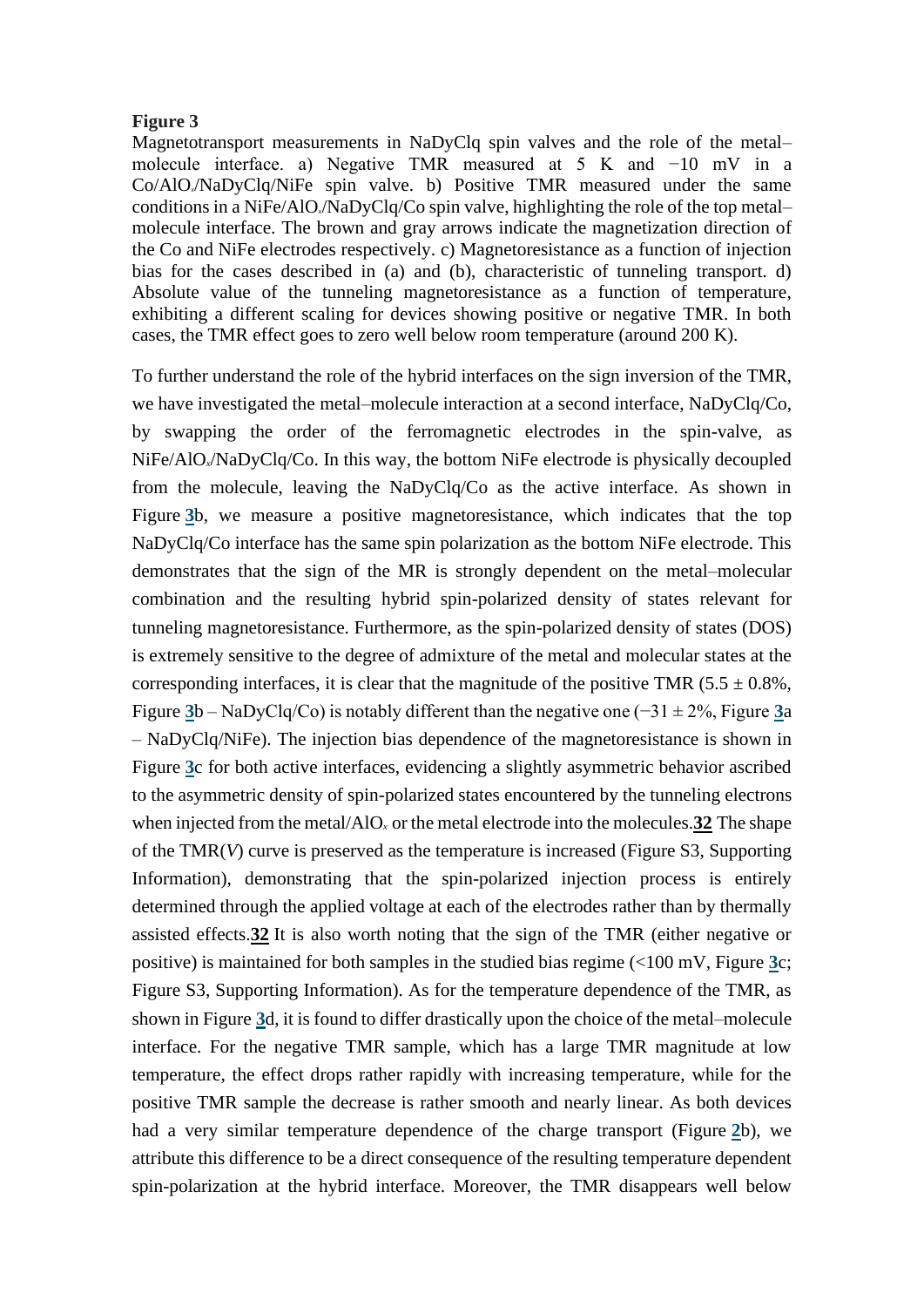room-temperature in both cases, suggesting that the spin-dependent density of states at any of the active interfaces cannot be described by the one of the ferromagnet. These findings can be explained in terms of a lower "effective" Curie temperature at the metal– molecule interface.

#### **2.2.4 Control Experiments for MR Inversion Phenomena**

In inorganic tunnel junctions, a sign change of the magnetoresistance has been observed upon insertion of a metal interlayer (such as Cu, Au, or Al) as a consequence of the resonant tunneling of quantum well states.**[36](https://onlinelibrary.wiley.com/doi/full/10.1002/adfm.201702099#adfm201702099-bib-0036)**, **[37](https://onlinelibrary.wiley.com/doi/full/10.1002/adfm.201702099#adfm201702099-bib-0037)** This is a priori not expected in our devices since he AlO*<sup>x</sup>* seed layer does not have an ordered crystalline structure and is thus not a suitable system for the formation of resonant tunneling states. Moreover, an inversion of the MR has been reported in organic spin valves based on  $\text{Alg}_3$  by the insertion of a metallic Al layer (0–5 nm) at the Alq3/Co interface.**[38](https://onlinelibrary.wiley.com/doi/full/10.1002/adfm.201702099#adfm201702099-bib-0038)** In order to investigate if an excess Al layer due to insufficient oxidation at our bottom Co/AlO*<sup>x</sup>* interface inverts the sign of the TMR, a series of Co/Al/Al2O3/NiFe magnetic tunnel junctions (MTJs) have been prepared (see **Figure [4](https://onlinelibrary.wiley.com/doi/full/10.1002/adfm.201702099#adfm201702099-fig-0004)**; Figure S4, Supporting Information). We choose the Co/Al2O3/NiFe magnetic tunnel junction as a reference, as it unambiguously presents a positive MR and is thus a good reference system for this study. The tunneling behavior in the junctions is assessed by *I–V* characteristics, as shown in Figure **[4](https://onlinelibrary.wiley.com/doi/full/10.1002/adfm.201702099#adfm201702099-fig-0004)**a. Most importantly, a positive magnetoresistance is always observed up to an Al thickness of 1 nm (Figure **[4](https://onlinelibrary.wiley.com/doi/full/10.1002/adfm.201702099#adfm201702099-fig-0004)**b), which corresponds to the extreme case of having our full AlO*<sup>x</sup>* seed layer (1 nm) unoxidized. In addition, we did neither observed any TMR sign change by performing the same experiment with the AlO*<sup>x</sup>* barrier used for the molecular spin valves instead of pure Al. Additionally, it has been cross-checked that the TMR preserves the positive sign at low temperatures (5 K), as depicted in Figure S4 in the Supporting Information. These control experiments rule out any excess Al layer as well as the AlO*<sup>x</sup>* "leaky" barrier itself as the responsible for the TMR sign inversion in the molecular spin valves.



**Figure 4**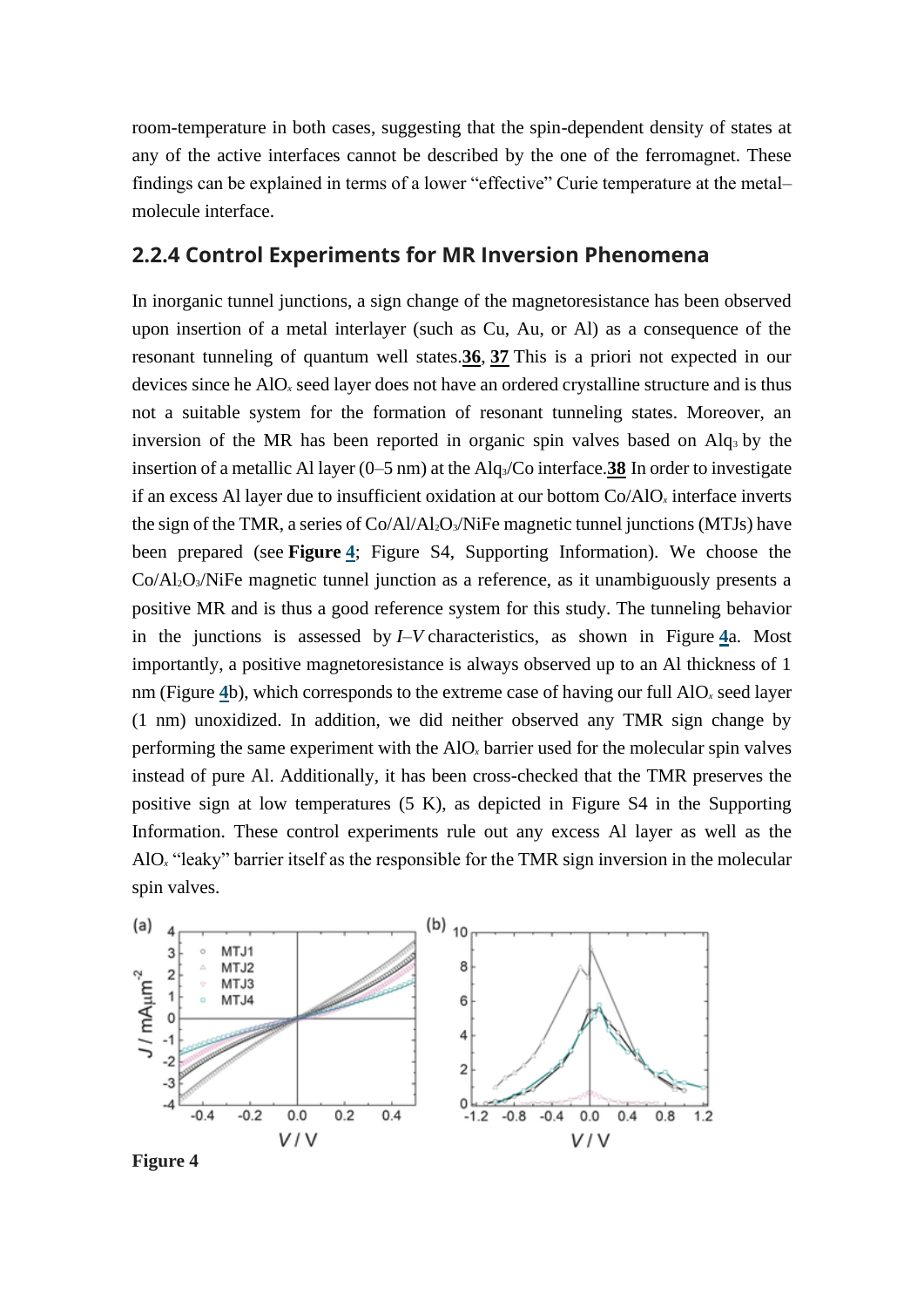a) *I–V* curves of the magnetic tunnel junctions, showing tunneling transport characteristics of the devices: MTJ1  $(Co/Al<sub>2</sub>O<sub>3</sub>(1.5 nm)/NiFe)$ , MTJ2  $(Co/Al<sub>1</sub>O<sub>3</sub>$ nm)/Al<sub>2</sub>O<sub>3</sub> 1.3 nm/NiFe), MTJ3 (Co/AlO<sub>x</sub> (1 nm)/Al<sub>2</sub>O<sub>3</sub> 1.5 nm/NiFe), and MTJ4 (Co/Al  $(1 \text{ nm})/A_1 O_3$  2 nm/NiFe). b) Dependence of the tunneling magnetoresistance (TMR) signal with applied voltage at room temperature, showing no sign reversal of the TMR up to 1 V for all the junctions.

Another scenario leading to a TMR sign inversion relies on the formation of new interfacial phases due to a strong chemical reaction at the metal–molecule interface. It has been previously shown that such phases might exhibit a drastically different magnetic behavior and thus alters the magnetotransport properties in hybrid tunnel junctions.**[39](https://onlinelibrary.wiley.com/doi/full/10.1002/adfm.201702099#adfm201702099-bib-0039)** Specifically, in Ref.**[39](https://onlinelibrary.wiley.com/doi/full/10.1002/adfm.201702099#adfm201702099-bib-0039)** an inversion of the magnetoresistance was observed upon formation of an antiferromagnetic  $\text{CoF}_2$  layer at the Co/LiF interface used as spin injector in a hybrid spin valve. In our case, a hypothetic strong chemical reaction would rather create Cl-based compounds, as the NaDyClq molecule features chlorine-rich ligands (see Figure  $1a$  $1a$ , in green). Possible compounds are NiCl<sub>2</sub>, FeCl<sub>2</sub> and FeCl<sub>3</sub>, which are antiferromagnetic with ordering temperatures of 50, 24, and 10 K, respectively.**[40](https://onlinelibrary.wiley.com/doi/full/10.1002/adfm.201702099#adfm201702099-bib-0040)**- **[42](https://onlinelibrary.wiley.com/doi/full/10.1002/adfm.201702099#adfm201702099-bib-0042)** As the negative TMR effect is present above 150 K in our NaDyClq spin valves, we rule out the formation of such interfacial antiferromagnetic compounds as the origin of the negative magnetoresistance effect. A third scenario for a negative MR is the existence of a static antiferromagnetic coupling between the metal and the molecular moments. For instance, Gruber et.al.**[11](https://onlinelibrary.wiley.com/doi/full/10.1002/adfm.201702099#adfm201702099-bib-0011)** report an antiferromagnetic coupling up to 100 K in a MnPc/Co system. If this were the case in our metal–molecule system, we would expect a transition from a negative to a positive magnetoresistance as we go over the Nèel temperature of the interfacial system. But the observation of a pure negative TMR up to 150 K rules out this possibility. In turn, all the experimental observations described above point toward the scenario of a TMR sign change due to the formation of hybrid states at the NaDyClq/NiFe interface.

### 2.3 Investigation of the NaDyClq/Metal Interfaces

#### **2.3.1 X-Ray Absorption Spectroscopy of In Situ Grown Samples**

In order to investigate the microscopic details of this hybridization process, we have performed in situ X-ray absorption spectroscopy (XAS) measurements at the NaDyClq/NiFe and NaDyClq/Co interfaces. X-ray absorption spectra were taken at all the edges of the elements composing the NaDyClq molecule as well as at the ferromagnetic metal  $L_{2,3}$  edges both in grazing and normal incidence with linearly polarized light, immediately before and after the NiFe (Co) ultra-high vacuum (UHV) deposition step. While the Na and Cl spectra exhibit a low signal-to-noise ratio due to their low absorption cross-sections, all the other edges (C, N, O, Dy) could be acquired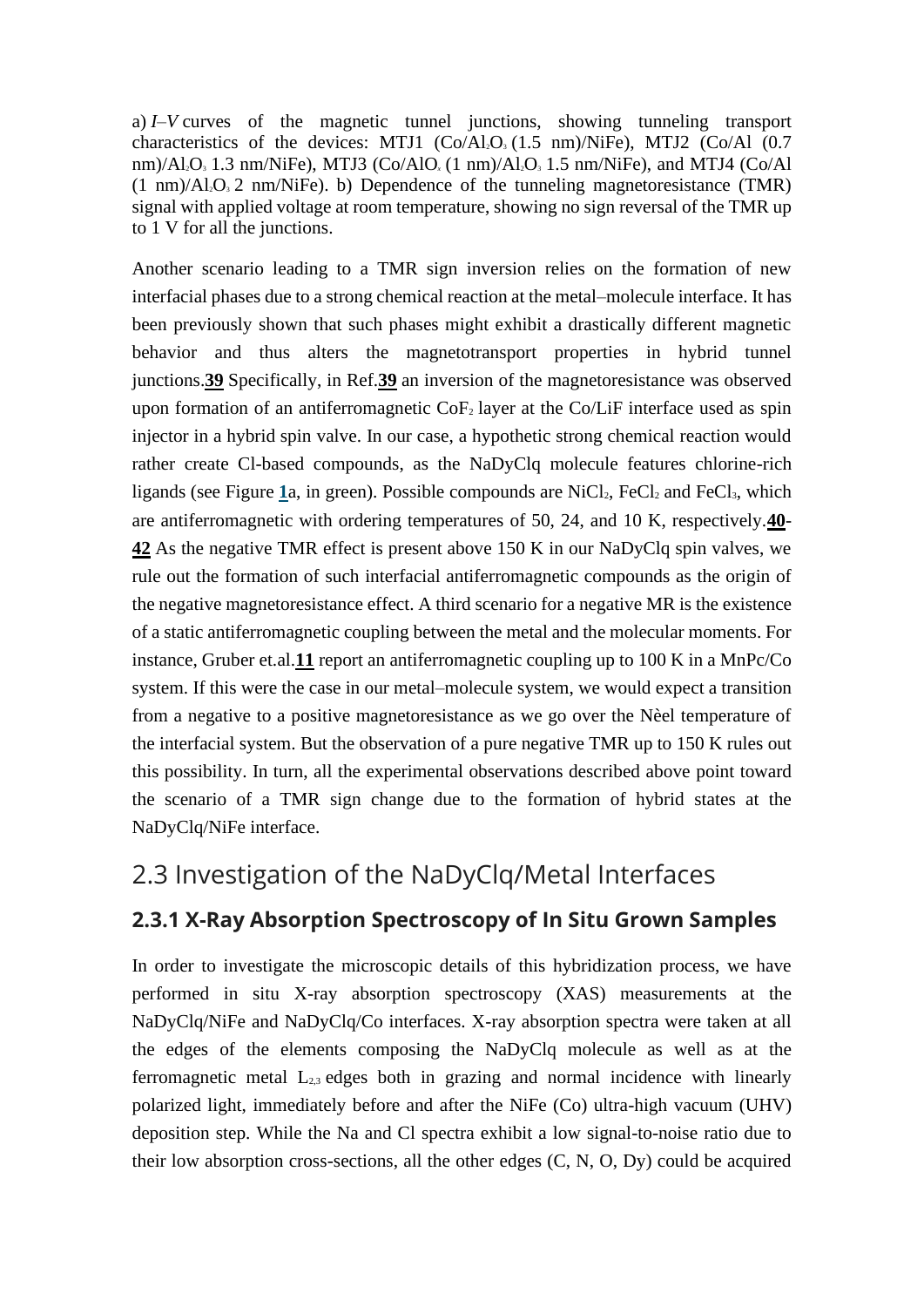with good quality. In the as-grown NaDyClq molecule, the spectra taken at normal (90°, in-plane polarization) and grazing incidence (20°, almost out-of-plane polarization) with linearly polarized X-rays, exhibit identical features with slightly varying intensity ratios (Figure S7, Supporting Information). These results indicate that the electronic orbitals do not have a preferential spatial orientation, in agreement with the spherically symmetric 3D character of the quinoline compound. For the following analysis, we just consider the spectra taken in grazing incidence, as they imply a larger probing area on the specimen surface, leading to a simultaneous gain in intensity and interface sensitivity.

**Figure [5](https://onlinelibrary.wiley.com/doi/full/10.1002/adfm.201702099#adfm201702099-fig-0005)** compares the normalized C K-edge and N K-edge XAS spectra of the NaDyClq layer before and after metal deposition, confirming that each metal surface (NiFe and Co) leads to a different, specific interaction with the molecular orbitals. While the NiFe adsorption notably modifies the carbon K-edge spectrum (Figure **[5](https://onlinelibrary.wiley.com/doi/full/10.1002/adfm.201702099#adfm201702099-fig-0005)**a,b), Co atoms rather interact with the N-sites of the molecule, as seen in the changes of the N K-edge absorption spectrum (Figure **[5](https://onlinelibrary.wiley.com/doi/full/10.1002/adfm.201702099#adfm201702099-fig-0005)**c,d). In the carbon K-edge of the pristine molecular layer, the electronic transitions belonging to both  $\pi$  and  $\sigma$  carbon orbitals can be clearly identified (Figure [5](https://onlinelibrary.wiley.com/doi/full/10.1002/adfm.201702099#adfm201702099-fig-0005)b). In the case of the  $\pi$  states, there are three prominent peaks  $(A_1-A_3)$ , which have been previously observed in Alq<sub>3</sub> molecules and ascribed to the lowest unoccupied molecular orbital (LUMO) and LUMO+1 transitions localized at the carbon rings of the quinolinolate ligands.**[43](https://onlinelibrary.wiley.com/doi/full/10.1002/adfm.201702099#adfm201702099-bib-0043)** Comparing the spectrum before and after deposition of NiFe atoms, there are two remarkable differences. First, there are two sharp, highintensity peaks (highlighted with a star), that are ascribed to high-order replica from the Ni L<sub>2,3</sub>, absorption edge, and therefore are not related to molecule–metal interaction. Second, and most importantly, there is a clear increase in spectral weight in the pre-edge region, especially at  $280.6 \pm 0.2$  and  $282.0 \pm 0.3$  eV (Figure [5](https://onlinelibrary.wiley.com/doi/full/10.1002/adfm.201702099#adfm201702099-fig-0005)b). While the 282.0 eV feature is present in the pristine NaDyClq layer with a much lower intensity, the 280.6 eV peak is a unique feature of the NaDyClq/NiFe interface. This change in the spectrum indicates electronic transitions of the core electrons to newly formed electronic states and can be understood in terms of a specific hybridization of NiFe and carbon orbitals, since the spectra of all other species of the NaDyClq molecule remain unperturbed (Figure S8, Supporting Information).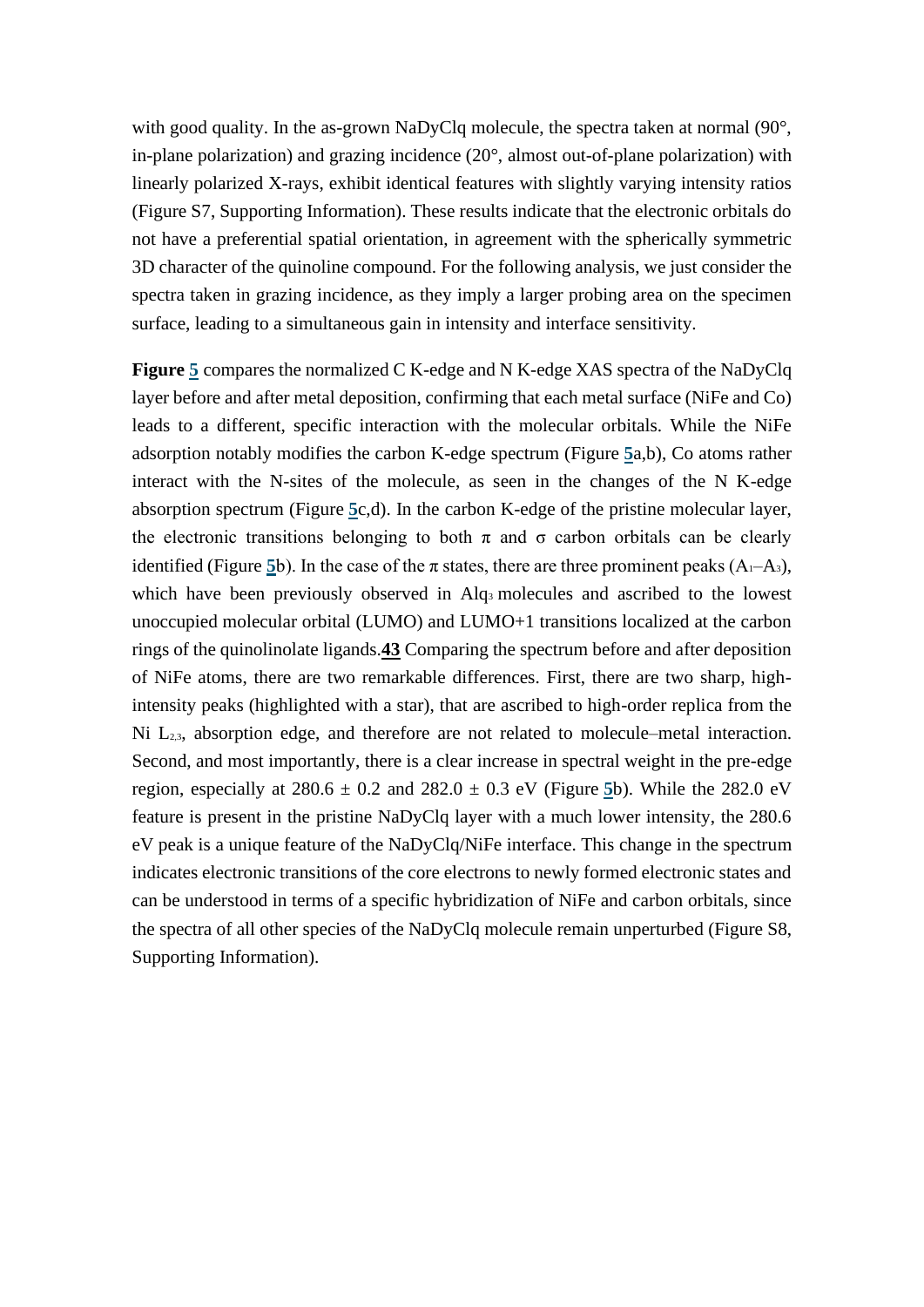

#### **Figure 5**

X-ray absorption spectroscopy of the interacting elements at the two studied metal– molecule interfaces. a) As-obtained X-ray absorption spectra at the C K-edge, highlighting that the absorption features at 280.6 and 282.0 eV arise specifically at the NaDyClq/NiFe interface, while all other features are present in the pristine molecule, though with different relative intensities. Note that the additional sharp peaks marked with a star are higher order harmonic lines from the Ni L*2,3* edge. b) Normalized C K-edge spectrum highlighting the features in the pre-edge region upon NiFe deposition, in addition to the multiple transitions of the  $\pi$  (A<sub>1</sub>–A<sub>3</sub>) and  $\sigma$  (B<sub>1</sub>,B<sub>2</sub>) orbitals. c) As-obtained N K-edge spectrum of the NaDyClq/Co interface, presenting a clear feature related to Co–N bonding states, which is not present at the NaDyClq/NiFe interface. The normalized spectrum is shown in (d), along with the known  $C_1-C_3$  transitions of the Norbitals.

The situation differs in the case of Co atoms deposited onto the NaDyClq layer. While the carbon K-edge spectrum displays the same features as the pristine NaDyClq molecule, the N K-edge displays a clear new peak in the pre-edge region at  $397.1 \pm 0.1$  eV (Figure [5](https://onlinelibrary.wiley.com/doi/full/10.1002/adfm.201702099#adfm201702099-fig-0005)c,d), in addition to the well-known transitions of the  $\pi(C_1)$  and  $\sigma(C_2, C_3)$  orbitals. A similar increase of the spectral weight on the pre-edge region of the N K-edge has been previously observed by the deposition of MnPc molecules on a Co substrate and ascribed to the formation of hybrid Co–N states.**[44](https://onlinelibrary.wiley.com/doi/full/10.1002/adfm.201702099#adfm201702099-bib-0044)** Also in our case, the interaction of Co is found to be specific to the nitrogen atoms of the quinoline molecule, which underlines the unique character of interface bonding at each molecule–metal interface. Interestingly, these states present a clear linear dichroism, as shown in **Figure [6](https://onlinelibrary.wiley.com/doi/full/10.1002/adfm.201702099#adfm201702099-fig-0006)**, feature which is not present in the purely  $(\pi,\sigma)$  molecular states, pointing toward a geometrical orbital asymmetry originated from the Co–N hybridization process.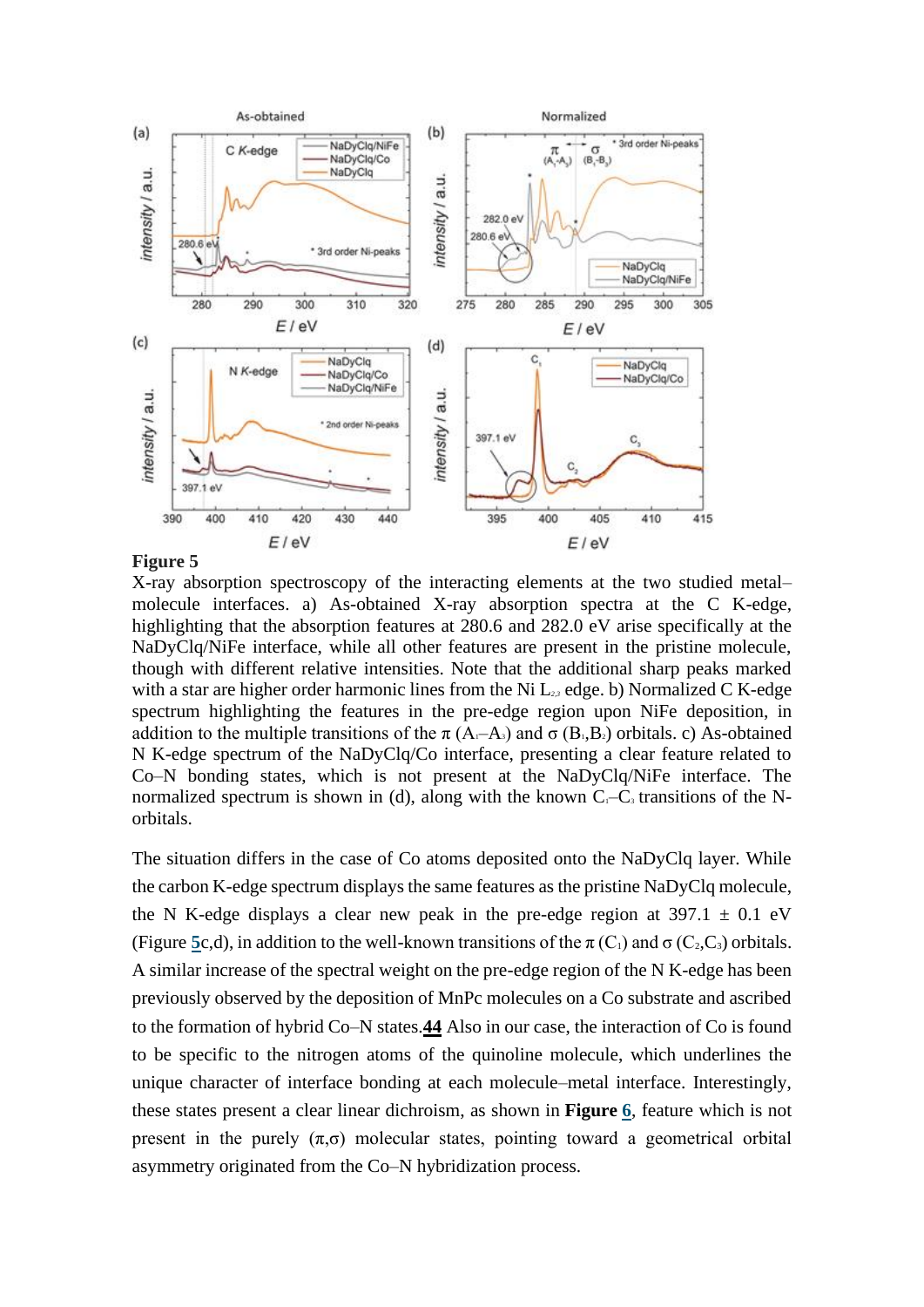

#### **Figure 6**

a) As-obtained X-ray absorption spectra at the N K-edge for linearly horizontal (LH) and linearly vertical (LV) polarized light, before and after the codeposition step. The emergence of new Co–N hybrid states exhibiting linear dichroism is highlighted in panel (b), after background subtraction.

#### **2.3.2 Correlation Between Spectroscopy and Magnetotransport**

The spectroscopic data presented above is consistent with a chemical interaction and the formation of specific hybrid electronic states at the NaDyClq/metal interface. As for the implications to the spin-valve devices, the fact that these hybrid states lie energetically below the molecular LUMO (that is in the bandgap, see Figure S9 in the Supporting Information), underlines their contribution to the density of states at the injector/detector interface, which redefines the spin-polarization relevant for tunneling magnetoresistance. Furthermore, the connection between hybrid interfacial states and spin transport can be also hinted on the temperature dependence of the TMR (Figure **[3](https://onlinelibrary.wiley.com/doi/full/10.1002/adfm.201702099#adfm201702099-fig-0003)**d) for the spin valves with both NaDyClq/FM active interfaces. The signals disappear well below room temperature, indicating that the spin polarization of the hybrid interface states is different from the one of the bulk ferromagnet, even changing its sign. The existence of an "effective interface Curie temperature" seems plausible considering the hybridization of carbon or nitrogen orbitals with the s- and/or d-states of the ferromagnet as deduced by the XAS measurements. A complete microscopic description of the relation between the hybridization and the TMR should include full first-principles calculation together with transport calculations associated with it.

## **3 Conclusions**

In summary, molecular spin-valves based on novel lanthanide-based quinolines of the form FM1/AlO*x*/NaDyClq/FM2 have been investigated. In the molecular thickness regime studied (8–12 nm), tunneling has been identified as the relevant transport mechanism. As for the magnetotransport properties, the Co/AlO*x*/NaDyClq/NiFe devices exhibit a negative magnetoresistance, whereas swapping the NiFe and Co electrodes leads to a positive TMR signal. This effect is found to be related to the formation of specific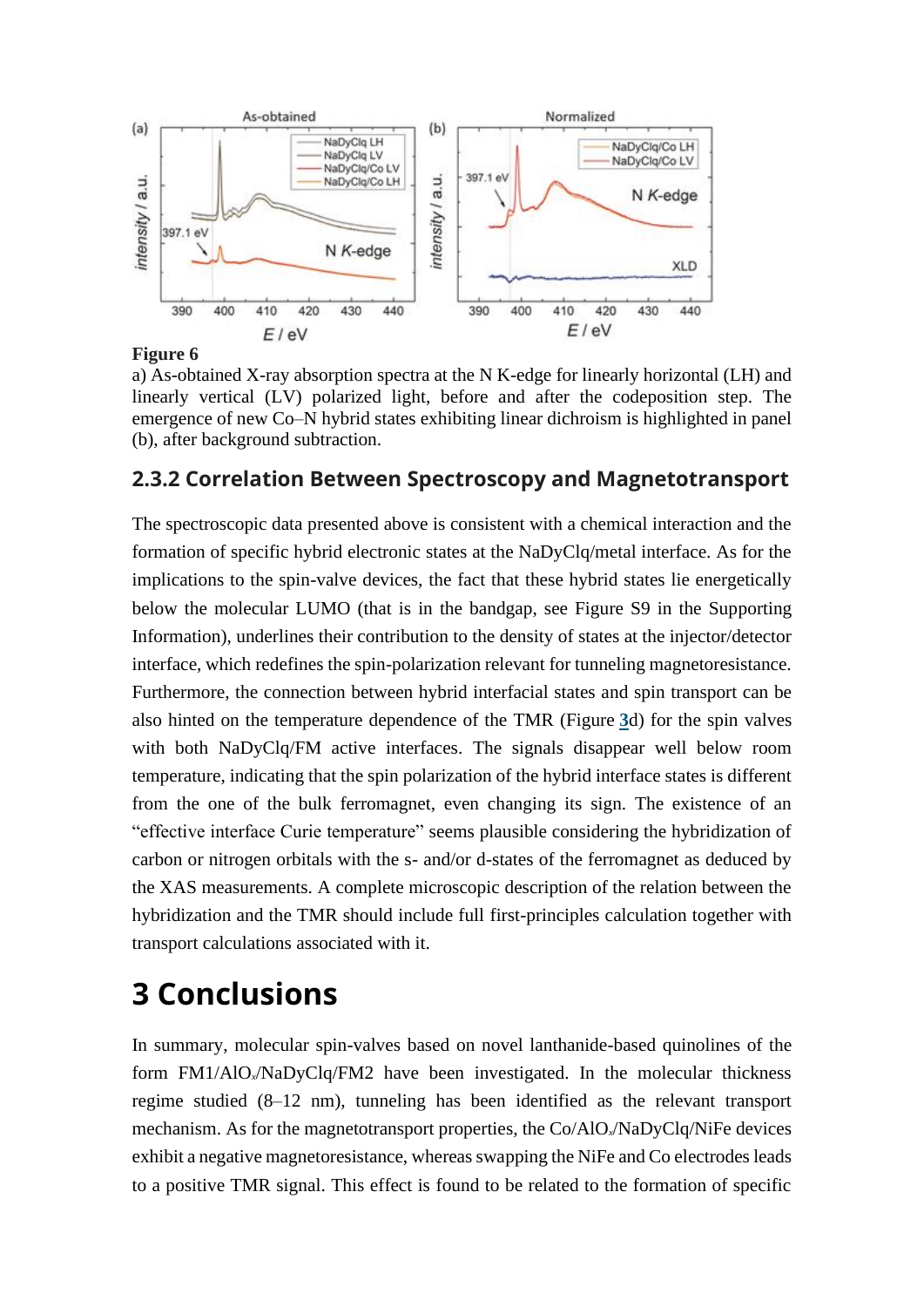hybrid states at the NaDyClq/NiFe (Co) interface, as confirmed by in situ X-ray absorption spectroscopy. Element-specific X-ray absorption spectra reveal the existence of interface-specific hybridized Co–N and NiFe–C states, both of which are found to be energetically below the LUMO of the molecule and hence contributing to the electronic and spin-dependent transport of the spin valves. Our combined transport and spectroscopic study of the spin valve structures demonstrate how a specific interaction between a ferromagnetic metal and a molecule can change macroscopic device parameters such as the sign and magnitude of magnetoresistance. These findings underline the huge potential of molecules to tailor spin-dependent properties at metal interfaces and most importantly, transduce this microscopic interaction into device output signals, ultimately proving the spinterface**[20](https://onlinelibrary.wiley.com/doi/full/10.1002/adfm.201702099#adfm201702099-bib-0020)** concept in functional large-area spintronic devices.

## **4 Experimental Section**

*Molecule Synthesis*: The molecular compound  $Na[Dy(5,7Cl<sub>2</sub>q)<sub>4</sub>]$  was synthesized as follows. All materials and reagents were purchased from Sigma–Aldrich. A solution (4 mmol) of the recrystallized ligand 5,7-dichloro-8-hydroxyquinoline in chloroform was dissolved of absolute ethanol (80 mL) at 50 °C under stirring. Then, a solution (4 mmol) of NaOH in absolute ethanol was added at 50 °C. Subsequently, another solution of LnCl<sub>3</sub>.6H<sub>2</sub>O (0.6 mmol) in absolute ethanol at 50  $\degree$ C was slowly added dropwise and kept under stirring at 50 °C during 1 h. Later, the solution was stirred at room temperature. The yellow precipitate was filtered and washed with milli-pore water and a cold mixture EtOH/H2O [1:1] (10 mL). Crystals were dried at 110 C during one day.

*Device Fabrication*: FM1/AlO<sub>x</sub>/Na[Dy(5,7Cl<sub>2</sub>q)<sub>4</sub>]/FM2 vertical spin valves were fabricated at UHV in an in situ dual chamber evaporator at a base pressure of 10−11 mbar, using shadow masks. Ferromagnetic electrodes were evaporated at a rate of 1 Ås−1 via electron beam evaporation. Aluminum was e-beam evaporated at  $0.1-0.2$  Ås<sup>-1</sup> and oxidized in a controlled atmosphere at  $0.1$  mbar ( $O<sub>2</sub>$  pressure) during 20 min to conform a partially oxidized (leaky)  $AIO_x$  barrier. The Na $[Dy(5,7Cl_2q)_4]$  layers were sublimated thermally from conventional effusion cells, at evaporation temperatures ranging between 345 and 355  $\degree$ C, keeping the substrate at a constant temperature of 24  $\degree$ C. The growth rate and thus the molecular layers' thicknesses were determined by reference samples calibrated by X-ray reflectivity. The obtained active device areas were in the range  $200 \times$  $100-200 \times 300$  µm<sup>2</sup>, and have been structured via in situ shadow masking.

*Characterization Methods*: The thermogravimetric and differential thermal analyzer used is a Mettler Toledo TGA/SDTA 851e that operates in the range 25–1100 °C with a